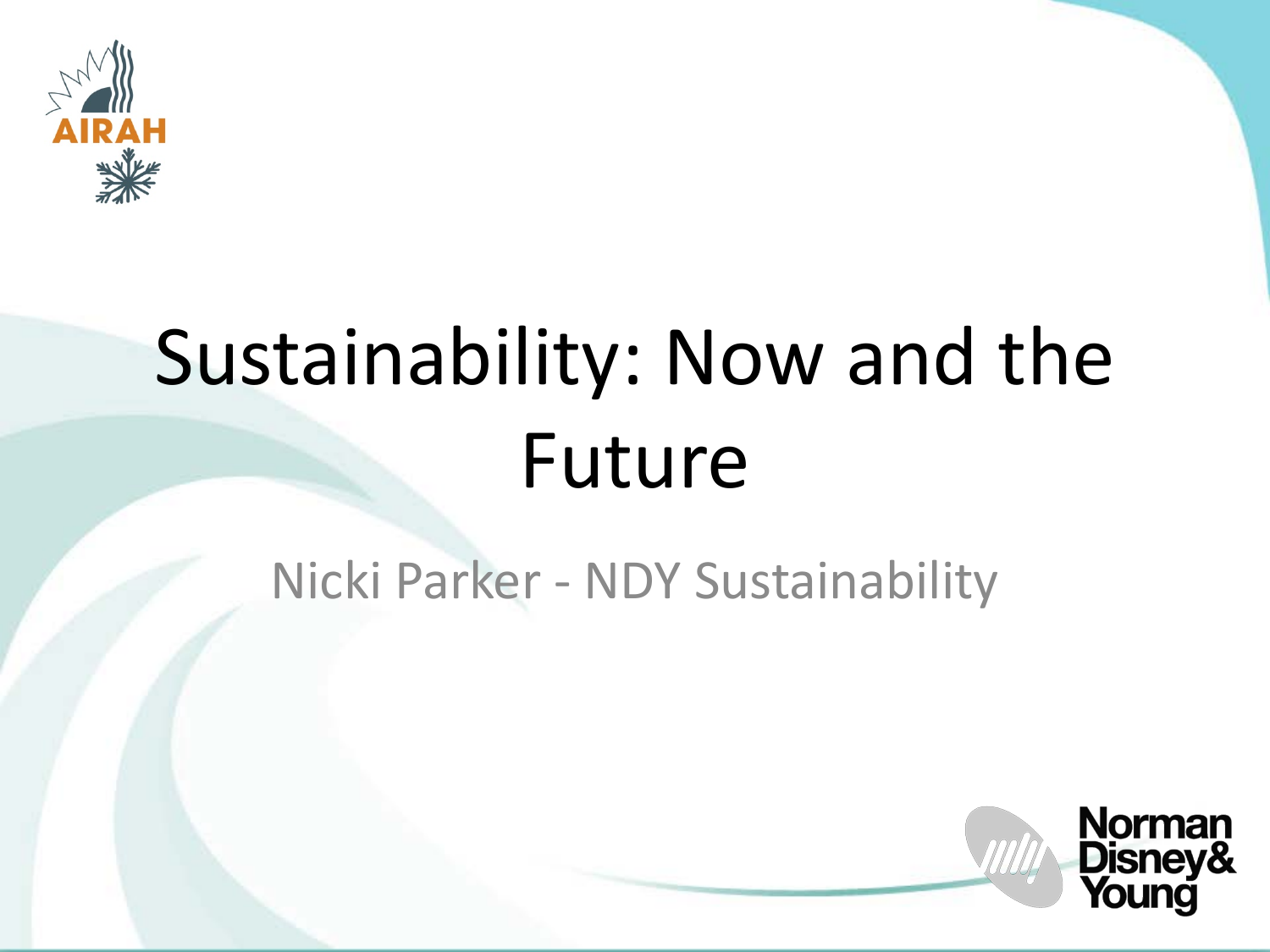

### The big picture

**As signatories to the Paris Agreement, our federal governments commit to:**

#### **Nationally**

- **Keep global warming to under 2˚C**
- **Strive for under 1.5 ˚C**
- **Develop mid-century decarbonisation strategies**
- **Reach net zero by 2050**
- **Upgrade emissions reductions targets every five years**
- **Transparent reporting**

#### **Locally**

- **ACT Government committed to carbon neutral in it's own operations by 2020**
- **Moving away from gas boilers for heating and hot water with a view that electricity will become clean**



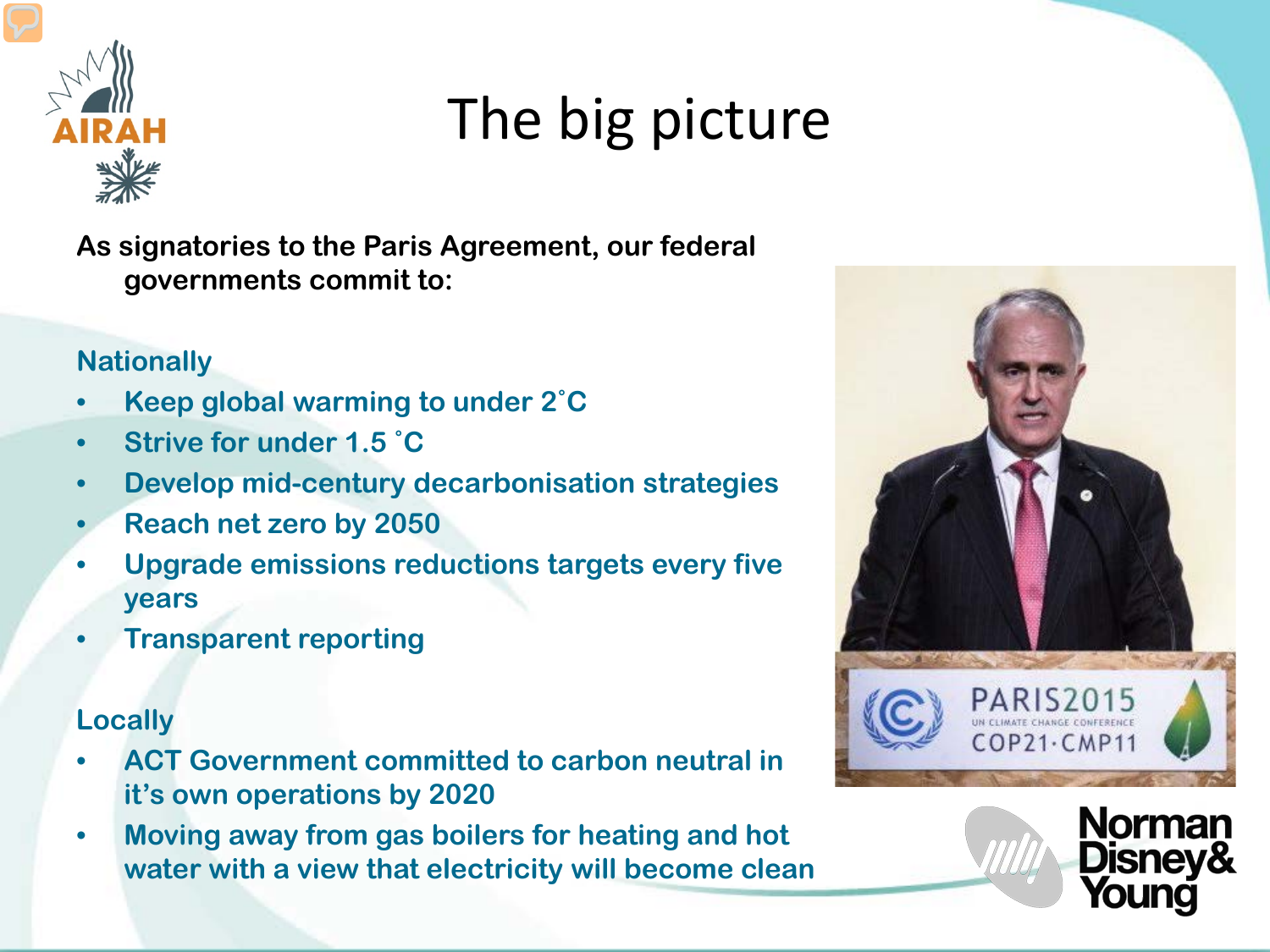

#### What is sustainability?

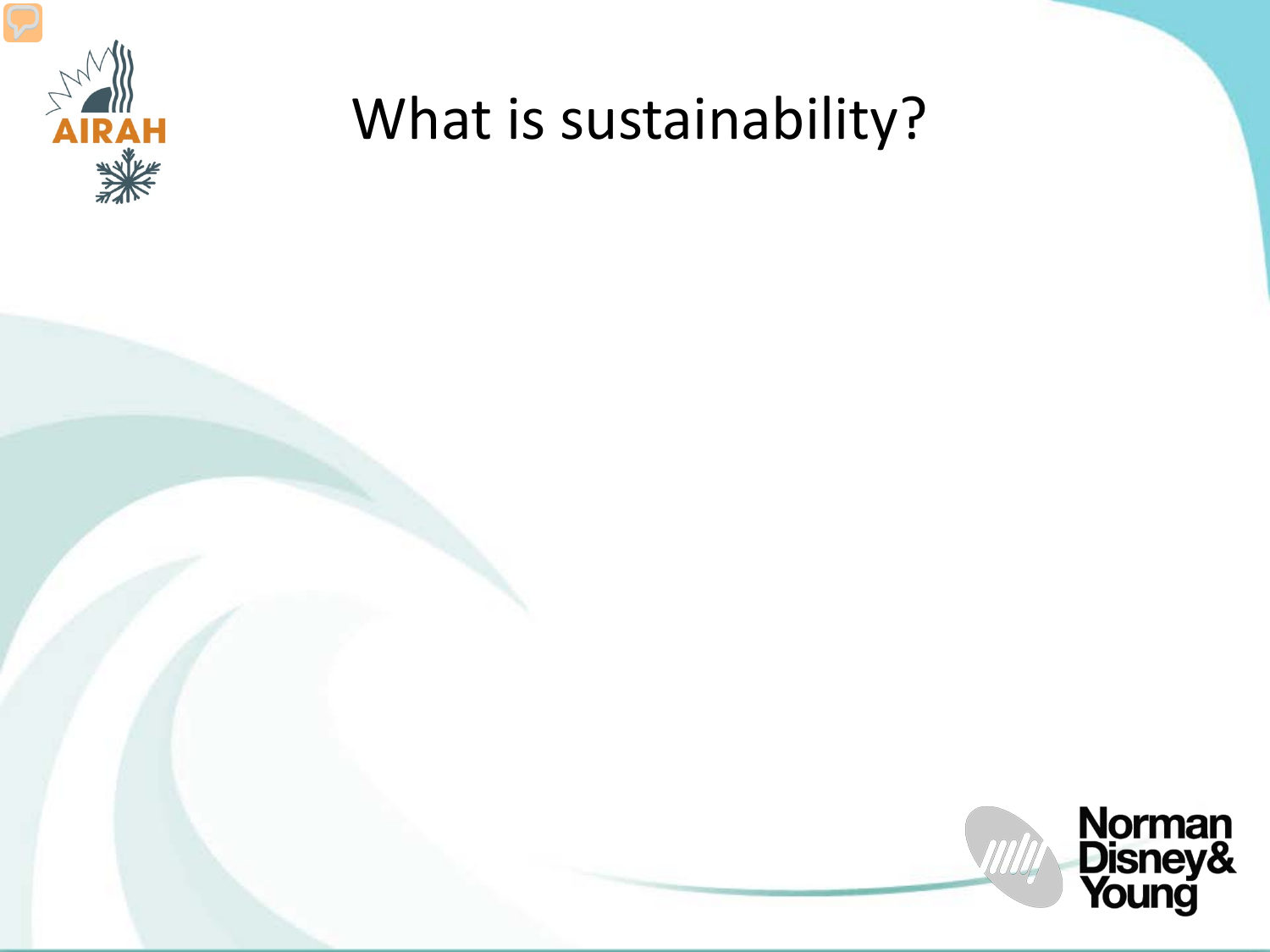

#### **It's more than just Section J compliance…**



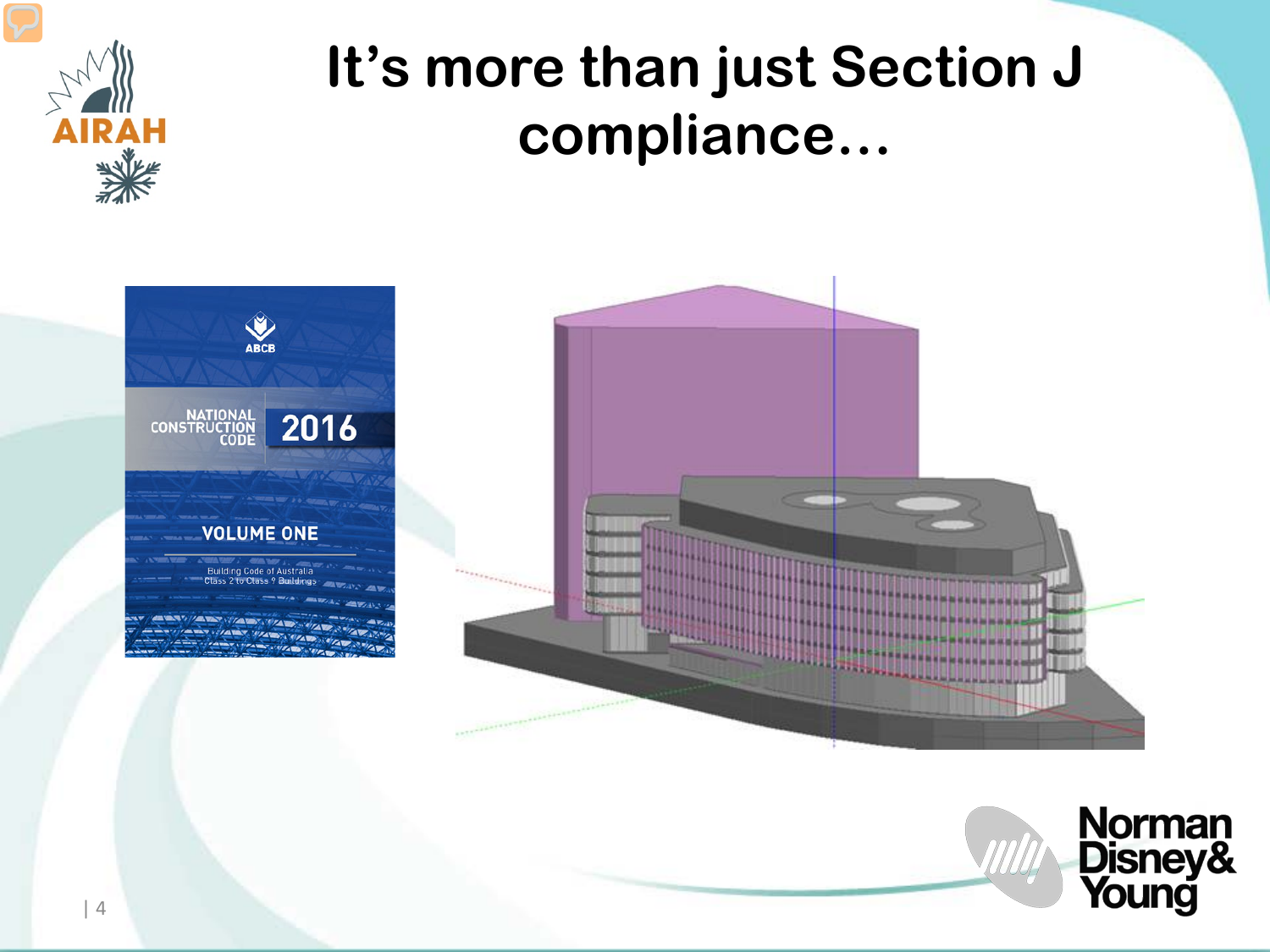

#### Or rating tools...

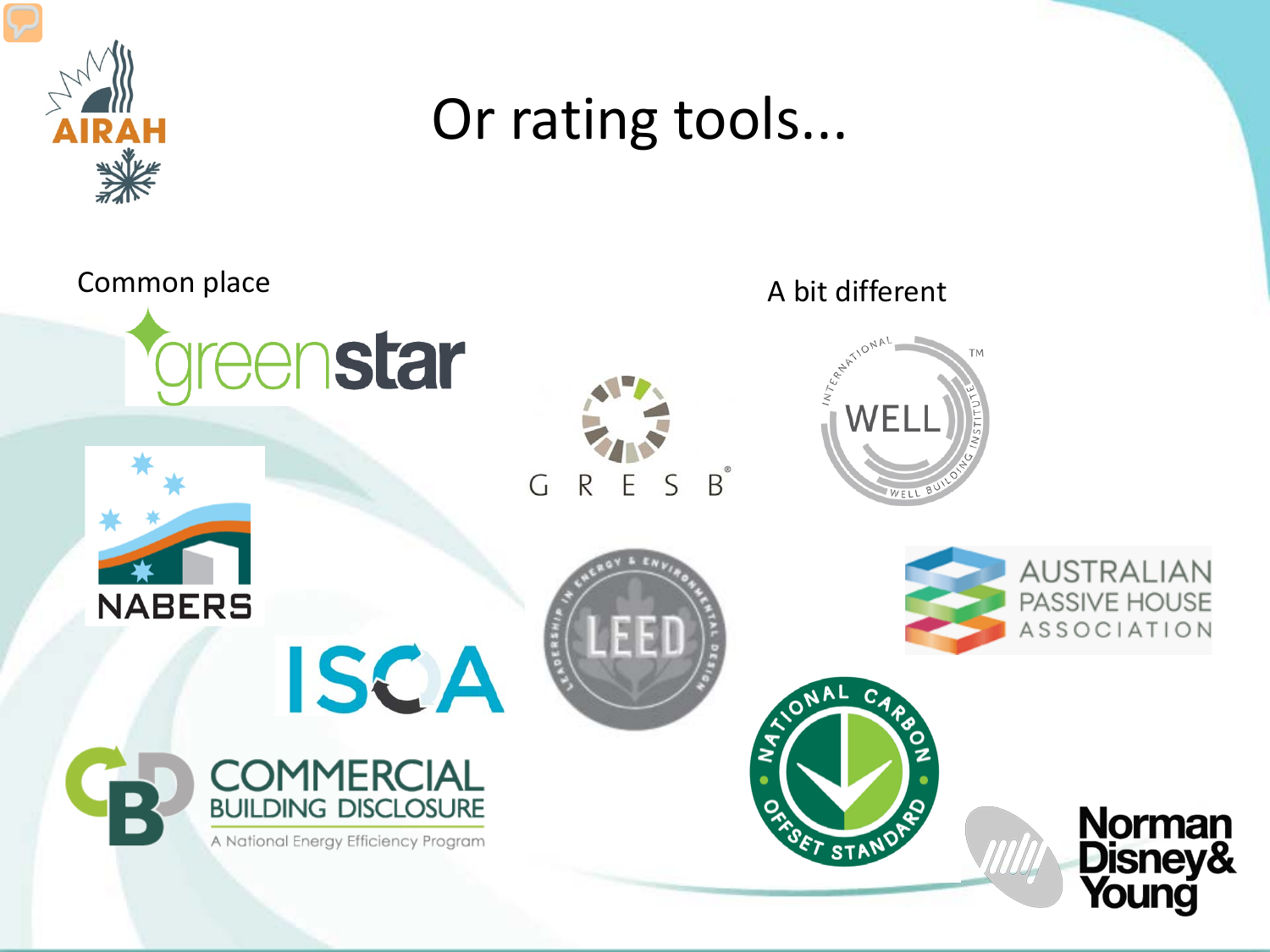

## **Sustainability is…**

- **Environmental drivers**: energy, water, waste and other environmental impacts
- **Social drivers: health,** wellbeing, diversity, equity and social inclusion
- **Economic drivers:** productivity, jobs and viability of assets in the long-term



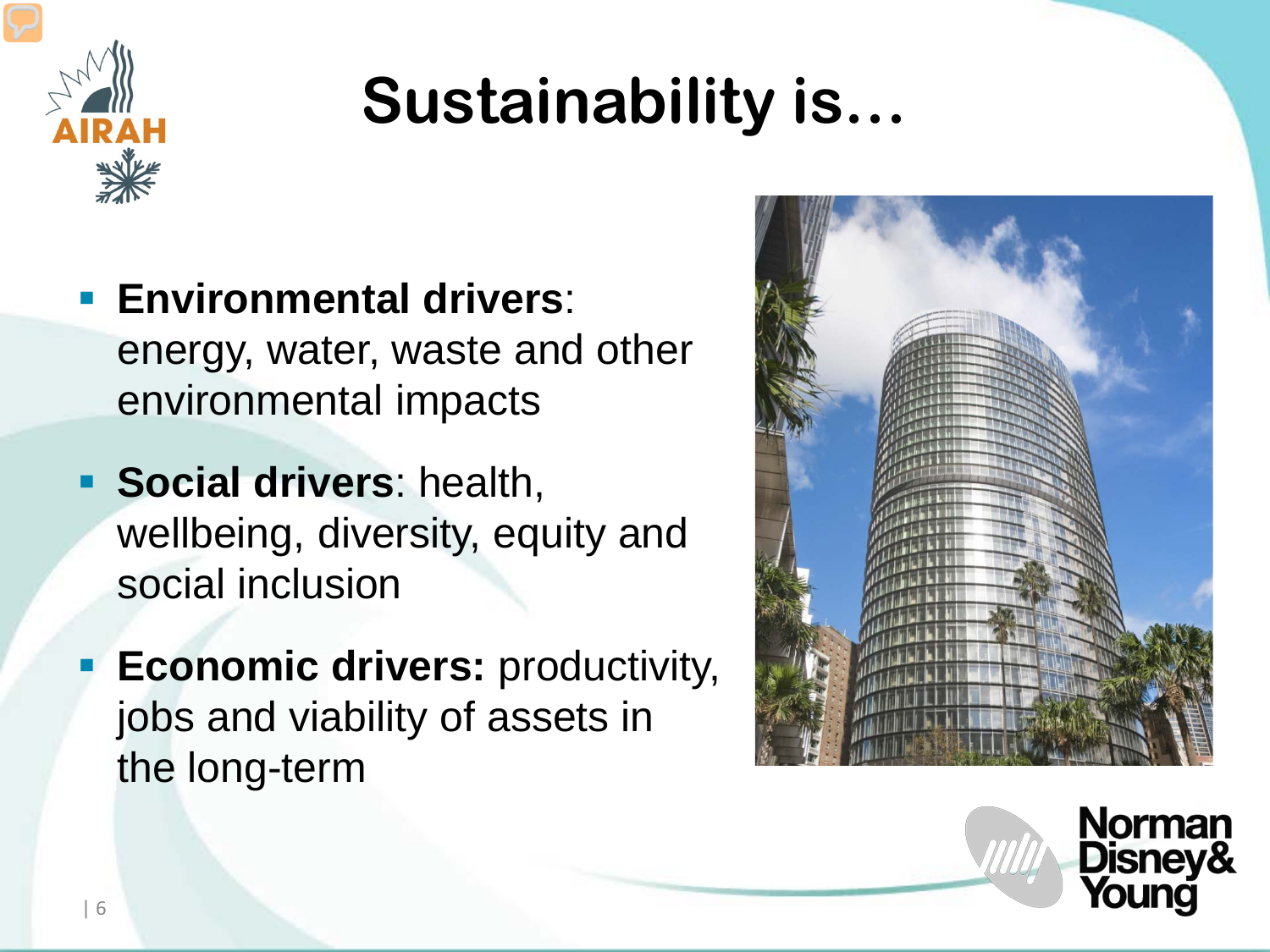

#### The now of sustainability (in terms of HVAC)

General

- Demand controlled ventilation based on internal  $CO<sub>2</sub>$  levels
- Designing with the end user in mind
- High quality indoor environments
- Ongoing monitoring and building tuning
- Resilient buildings
- Adaptive design and smart construction
- Energy recovery

ACT Specific

- **Electric heating**
- Minimising infiltration and building leakage testing
- Addressing thermal breaks

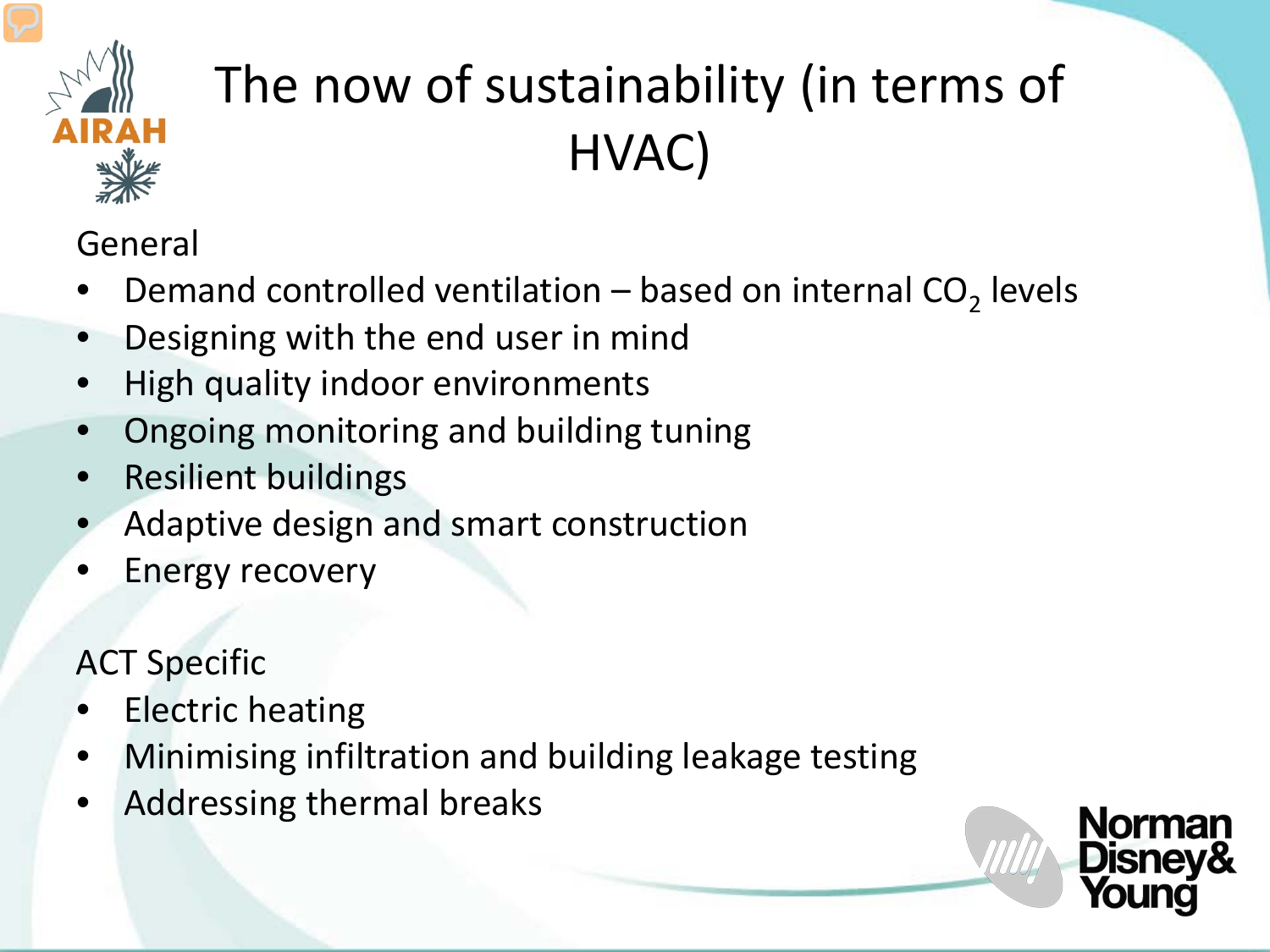

#### The (near) future of sustainability?





#### Figure 4. Built environment emissions and opportunities to achieve zero carbon buildings (MtCO2e)



Offsite

**Norman<br>Disney&<br>Young** 

\* Distributed energy potential presented in this chart is based on the modelled potential uptake of distributed solar PV from the Future Grid Forum Rise of the Prosumer scenario (Graham et al, 2015).

Source: ClimateWorks team analysis